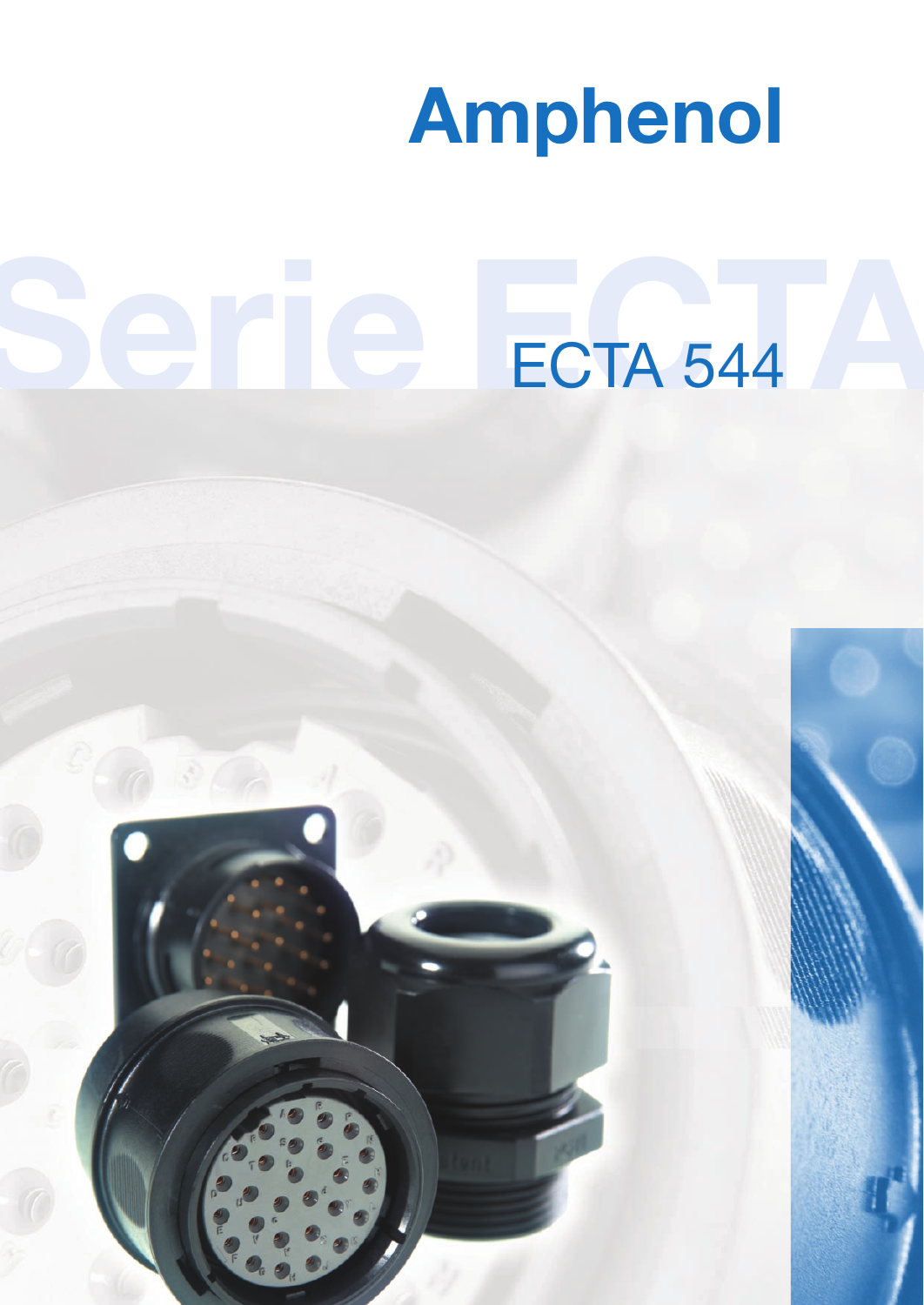| 3  | Technical characteristics / Technische Beschreibung / Caractéristiques techniques |
|----|-----------------------------------------------------------------------------------|
| 4  | How to order / Bestellschlüssel / Référence                                       |
| 5  | Contact arrangements / Polbilder / Arrangements de contacts                       |
| 6  | Shells / Gehäuse / Boîtiers                                                       |
| 7  | Accessories / Zubehör / Accessoires                                               |
| 8  | Contacts / Kontakte / Contacts                                                    |
| 9  | Specific connectors / Sonderstecker / connecteurs spécifiques                     |
| 10 | Technical informations / Technische Daten / Données techniques                    |
|    | Technical informations / Technische Daten / Données techniques                    |
|    |                                                                                   |

Our products are the subject of continuous development and we reserve the right to introduce changes in their design. Wir sind bestrebt, unsere Produkte weiter zu entwickeln und behalten uns maßliche oder techniche Änderungen an den Steckverbindungen vor.

Ce document n'est pas contractuel. Les informations contenues dans ce catalogue sont susceptibles d'évolution.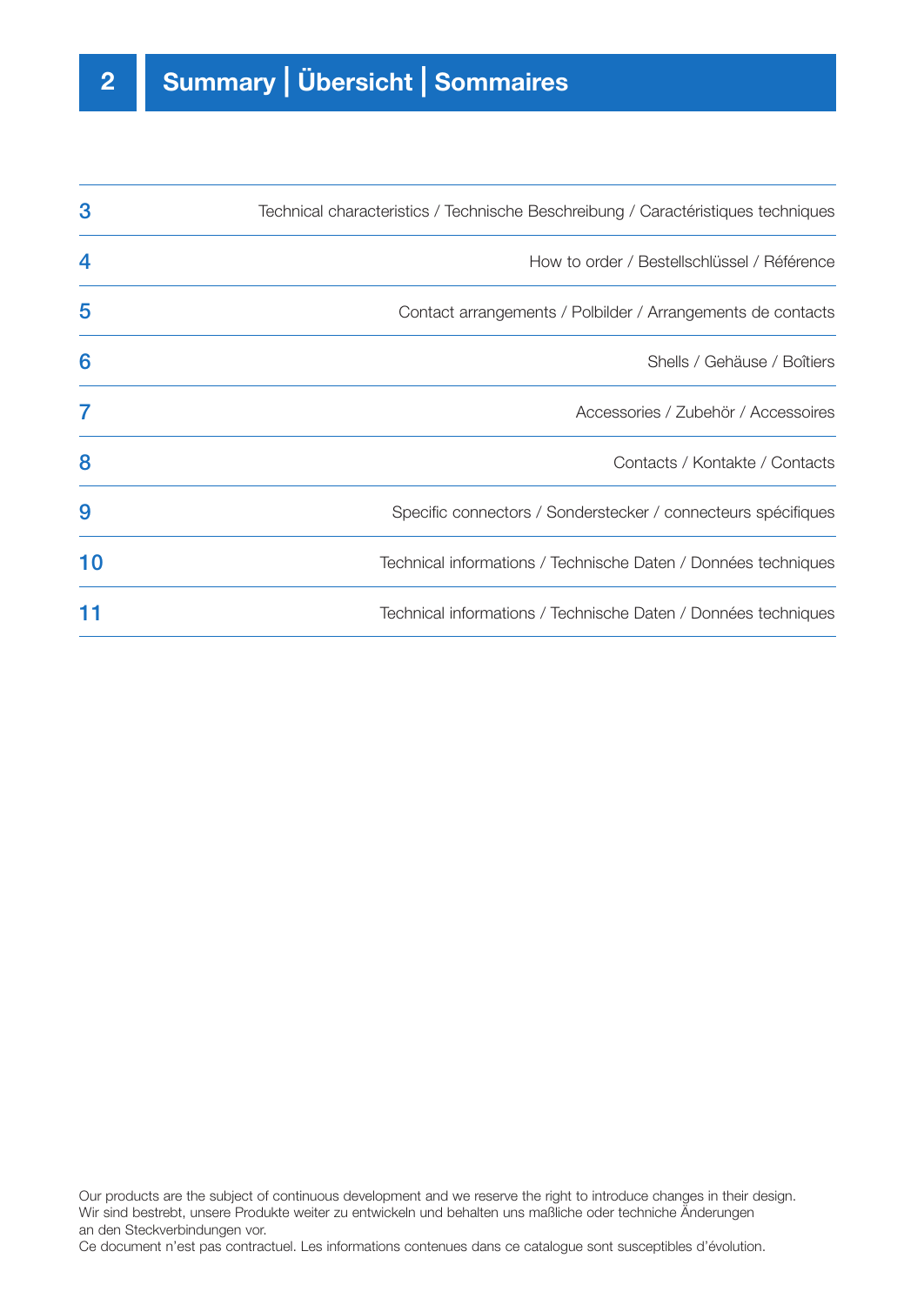# **<sup>3</sup> Technical characteristics | Technische Beschreibung | Caractéristiques techniques**

The 544 serie offer a range of plastic circular connectors for industrial applications (robotics, laboratory test equipment,transportation industry and tool interconnection). 3 shell sizes, 11 contact arrangements from 3 to 27 contacts up to 25 A. This serie permits the use of machined, stamped-rolled, coax and fiber optical contacts. **These connectors can't be connected or disconnected under voltage.**

| locking system:<br>temperature range :<br>mating/unmating operations:<br>assembly operations:<br>IP rating:<br>shells material:<br>contacts material:<br>insulator material:<br>salt spray:<br>vibration:<br>shock: | push-pull<br>$-40^{\circ}$ C to $+125^{\circ}$ C<br>1000 operations (with machined contacts)<br>250 operations (with stamped rolled contacts)<br>25 operations (assembly and disassembly of the insulator)<br>up to $IP$ 67<br>thermoplastic with glass fiber (UL 94-V0, DIN 5510-2-S1)<br>copper alloy with nickel and gold plating.<br>thermoplastic with glass fiber (UL 94-V0, DIN 5510-2-S1)<br>>1000 hours if connector coupled<br>IEC 60512 (IEC 68-2-6) 10-2000 Hz / 10g / 10 cycles per axis<br>IEC 60512 (IEC 68-2-29) 25g / 6ms / 50 bumps per direction |
|---------------------------------------------------------------------------------------------------------------------------------------------------------------------------------------------------------------------|---------------------------------------------------------------------------------------------------------------------------------------------------------------------------------------------------------------------------------------------------------------------------------------------------------------------------------------------------------------------------------------------------------------------------------------------------------------------------------------------------------------------------------------------------------------------|
| norms:                                                                                                                                                                                                              | IEC 48B/560/CD (VDE 0627) for connectors<br>UL 1977 (in preparation)                                                                                                                                                                                                                                                                                                                                                                                                                                                                                                |

Bei der Baureihe 544 handelt es sich um Rundsteckverbinder für den Einsatz in der Industrie, im Labor, im Apparate- und Fahrzeugbau.

3 Gehäusegrößen, 11 Polbilder von 3 bis 27 Kontakten für Ströme bis 25 A. Diese Serie ermöglicht die Verwendung von gedrehten, gestanzt-gerollten, Koax- und LWL- Kontakten.

**Diese Steckverbinder dürfen betriebsmäßig nicht unter Spannung gesteckt und getrennt werden.**

| Verriegelung:                  | Push-Pull                                                     |
|--------------------------------|---------------------------------------------------------------|
| Zulässige Umgebungstemperatur: | $-40^{\circ}$ C bis $+125^{\circ}$ C                          |
| Steckzyklen:                   | 1000 Zyklen (mit gedrehten Kontakten)                         |
|                                | 250 Zyklen (mit gestanzt-gerollten Kontakte)                  |
| Ein-Ausbauzyklen:              | 25 Zyklen (Montage/Demontage des Isolierkörpers)              |
| Schutzart:                     | bis $IP$ 67                                                   |
| Werkstoff Gehäuse:             | Glasfaserverstärktes Thermoplast (UL 94-V0, DIN 5510-2-S1)    |
| Werkstoff Kontakte:            | Kupferlegierung vergoldet auf Nickel                          |
| Werkstoff Isolierkörper:       | Glasfaserverstärktes Thermoplast (UL 94-V0, DIN 5510-2-S1)    |
| Salzsprühtest:                 | > 1000 Stunden in gestecktem Zustand                          |
| Vibrationen:                   | IEC 60512 (IEC 68-2-6) 10-2000 Hz / 10g / 10 Zyklen pro Achse |
| Shocks:                        | IEC 60512 (IEC 68-2-29) 25g / 6ms / 50 Schocks pro Richtung   |
| Normen:                        | IEC 48B/560/CD (VDE 0627)                                     |
|                                | UL 1977 (in Bearbeitung)                                      |
|                                |                                                               |

Les connecteurs circulaires de la série 544 ont été élaborés pour différents secteurs d'activités tels que l'industrie, la robotique, les laboratoires, les transports ainsi que tous les types d'appareillages pouvant faire appel à la connectique. Elle se décline en 3 tailles de boîtier, 11 arrangements de 3 à 27 contacts pour des intensités jusqu'à 25 A. Cette série permet l'utilisation de contacts décolletés, découpés-roulés, coax ou fibre optique. **Ces connecteurs ne doivent en aucun cas être connectés ou déconnectés sous tension.** 

| verrouillage:<br>température ambiante admissible:<br>cycles d'accouplement : | push-pull<br>$-40^{\circ}$ C à $+125^{\circ}$ C<br>1000 cycles (avec contacts décolletés) |
|------------------------------------------------------------------------------|-------------------------------------------------------------------------------------------|
|                                                                              | 250 cycles (avec contacts découpés roulés)                                                |
| cycle de montage/démontage :                                                 | 25 cycles (montage et démontage de l'isolant)                                             |
| étanchéité :                                                                 | jusqu'à IP 67                                                                             |
| matière boîtiers:                                                            | thermoplastique chargé fibre de verre (UL 94-V0, DIN 5510-2-S1)                           |
| matière contacts :                                                           | alliage cuivreux avec dorure sur nickel                                                   |
| matière isolants :                                                           | thermoplastique chargé fibre de verre (UL 94-V0, DIN 5510-2-S1)                           |
| tenue au brouillard salin:                                                   | > 1000 heures pour connecteur accouplé                                                    |
| vibrations:                                                                  | IEC 60512 (IEC 68-2-6) 10-2000 Hz / 10g / 10 cycles par axe                               |
| chocs:                                                                       | IEC 60512 (IEC 68-2-29) 25g / 6ms / 50 chocs par direction                                |
| normes:                                                                      | IEC 48B/560/CD (VDE 0627)                                                                 |
|                                                                              | UL 1977 (en préparation)                                                                  |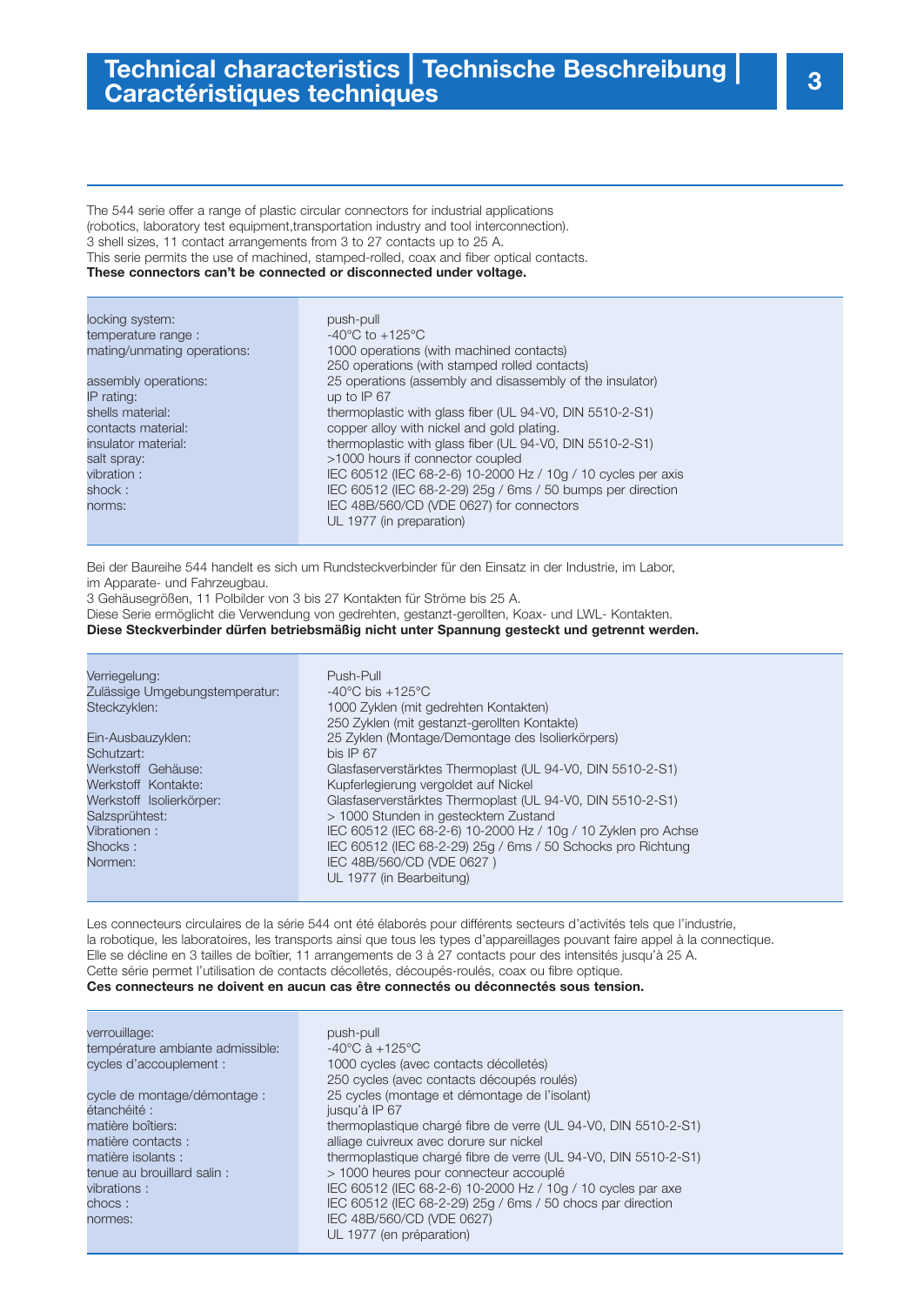To order a connector you need the Part-Number of the connector (follow table below) and of the contacts (given in table on page 7).

Zum Bestellen eines Steckverbinders, benötigen Sie die Artikelnummer des Steckergehäuses (siehe Tabelle unten) und die Artikelnummer der Kontakte (siehe Tabellen auf Seite 7).

Pour votre commande, il vous faut déterminer la référence du connecteur (voir tableau ci-dessous) et la référence des contacts (directement donnée dans les tableaux page 7).

|                                                                                        | serie / Baureihe / série                                                                                                                                                                                                                                                                                    | 5440 | <b>MDA</b> | 103 | F |
|----------------------------------------------------------------------------------------|-------------------------------------------------------------------------------------------------------------------------------------------------------------------------------------------------------------------------------------------------------------------------------------------------------------|------|------------|-----|---|
| E.<br><b>MDA</b><br><b>MDB</b><br><b>MCA</b><br><b>MCB</b><br><b>PDA</b><br><b>PDB</b> | receptacle / Steckdose / embase<br>plug / Stecker / mobile<br>plug / Stecker / mobile<br>elbow plug / Winkel stecker / mobile coudée<br>elbow plug / Winkel stecker / mobile coudée<br>cable-cable plug / Verlängerungssteckdose / prolongateur<br>cable-cable plug / Verlängerungssteckdose / prolongateur |      |            |     |   |
| 103<br>105<br>107<br>209<br>212<br>219<br>327<br>293                                   | Serie 544 (3 x 5-10 A)<br>Serie 544 (5 x 5-10 A)<br>Serie 544 ( 7 x 5-10 A)<br>Serie 544 ( 9 x 5-10 A )<br>Serie 544 (12 x 5-10 A)<br>Serie 544 (19 x 5-10 A)<br>Serie 544 (27 x 5-10 A)<br>Serie 544 (3 x 15 A)                                                                                            |      |            |     |   |
| 295<br>203<br>205                                                                      | Serie 544 (5 x 15 A)<br>Serie 544 (3 x 25 A)<br>Serie 544 (5 x 25 A)                                                                                                                                                                                                                                        |      |            |     |   |
| M<br>F                                                                                 | male contact / Stiftkontakt / contact mâle<br>female contact / Buchsenkontakt / contact femelle                                                                                                                                                                                                             |      |            |     |   |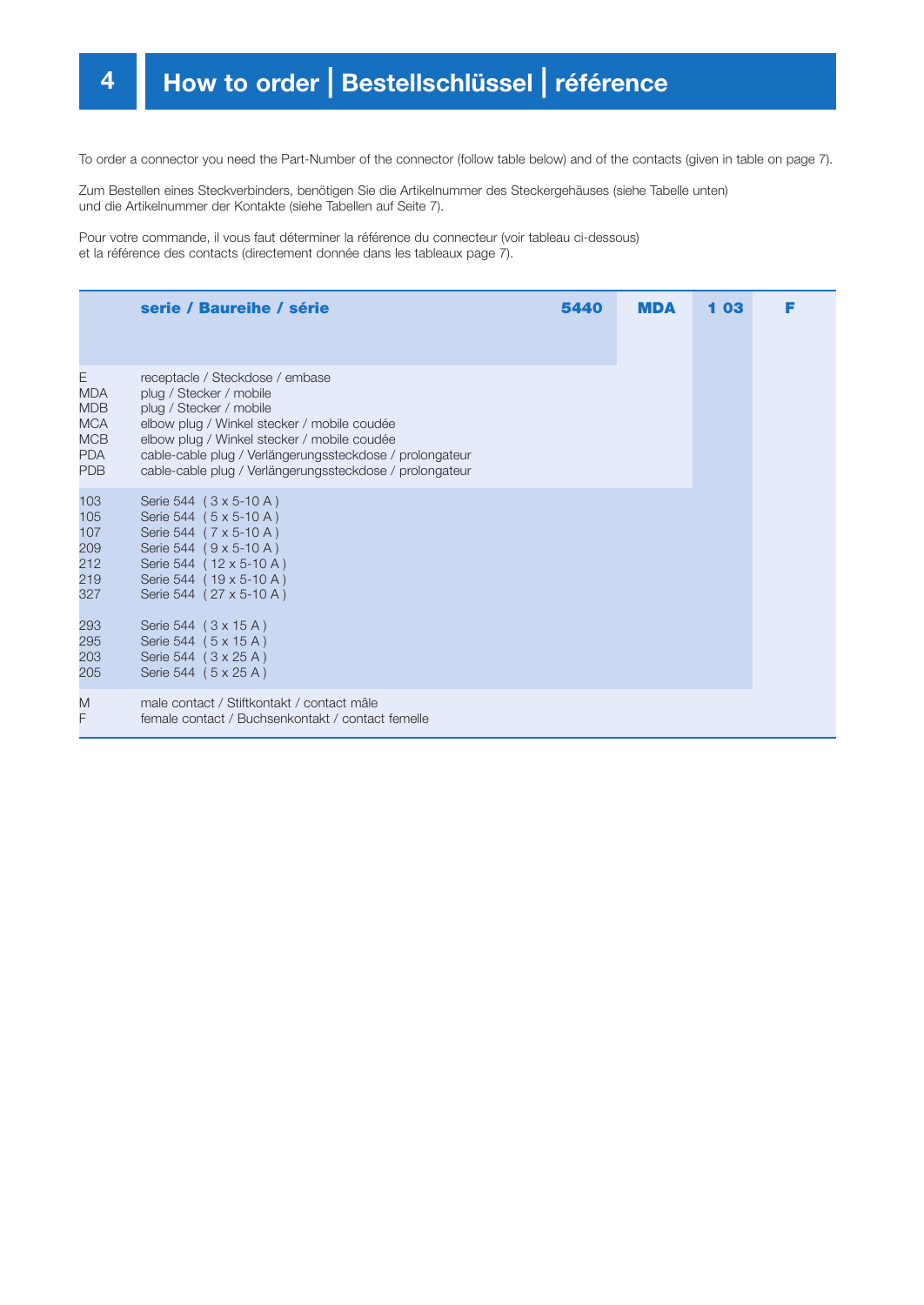# **<sup>5</sup> Contacts arrangements | Polbilder | Arrangements Contacts**

| <b>SERIE 544</b><br>signal transmission<br>Datenübertragung<br>signal                   | $\mathbf{A}_{\Omega}$<br>$c^{\circ}$<br>$\circ_{\mathbf{B}}$ | $E_{\odot}$<br>$^{\circ}$<br>$\mathbf{p}^{\text{O}}$<br>$^{\circ}$ c | $\Omega$<br>в<br>$\Omega$<br>$\circ$<br>$\mathbf{G}_\odot$<br>F<br>c<br>റ്<br>ို့<br>$\circ$ D | $^{\circ}$ E                      |
|-----------------------------------------------------------------------------------------|--------------------------------------------------------------|----------------------------------------------------------------------|------------------------------------------------------------------------------------------------|-----------------------------------|
| shell size/contact arrangement<br>Gehäusegröße/Polbild<br>taille de boîtier/arrangement | $1 - 03$                                                     | $1 - 05$                                                             | $1 - 07$                                                                                       | $2 - 09$                          |
| max. current/contact<br>Max Nennstrom/Kontakt<br>intensité max/contact                  | $3 \times 5$ A<br>$3 \times 10$ A                            | $5 \times 5$ A<br>$5 \times 10$ A                                    | $7 \times 5$ A<br>$7 \times 10$ A                                                              | $9 \times 5 A$<br>$9 \times 10 A$ |
| kontakt type<br>Kontaktanschlussart<br>type de raccordement du contact                  | $S - Z - Y$                                                  | $S - Z - Y$                                                          | $S - Z - Y$                                                                                    | $S - Z - Y$                       |
| rated voltage<br>Nennspannung<br>tension nominale                                       | 1000 V                                                       | 630 V                                                                | 630 V                                                                                          | 630 V                             |

| <b>SERIE 544</b><br>signal transmission<br>Datenübertragung<br>signal  | мо<br>$^{\circ}$ E                  |                                     |                                     |
|------------------------------------------------------------------------|-------------------------------------|-------------------------------------|-------------------------------------|
| shell size/contact arrangement<br>Gehäusegröße/Polbild                 | $2 - 12$                            | $2 - 19$                            | $3 - 27$                            |
| taille de boîtier/arrangement                                          |                                     |                                     |                                     |
| max. current/contact<br>Max Nennstrom/Kontakt<br>intensité max/contact | $12 \times 5$ A<br>$12 \times 10$ A | $19 \times 5$ A<br>$19 \times 10$ A | $27 \times 5$ A<br>$27 \times 10$ A |
| kontakt type<br>Kontaktanschlussart<br>type de raccordement du contact | $S - Z - Y$                         | $S - Z - Y$                         | $S - Z - Y$                         |
| rated voltage<br>Nennspannung<br>tension nominale                      | 630 V                               | 630 V                               | 630 V                               |

## **SERIE 544**

| power transmission<br>Netzstecker<br>alimentation                      | ്റ<br>$\circ$ <sup>B</sup><br>$\mathbf{c}^{\circ}$ | $n_{\rm O}$<br>$\epsilon$<br>්<br>$D^{\circ}$<br>$\circ$ c | $\mathcal{L}$<br>$\bigcirc^{\mathsf{B}}$<br>$\mathbf{c}^{\circ}$ | $\sim$<br>Е.<br>С<br>C<br>$\overline{P}_{\bigcirc}$<br>$\bigcap$ |
|------------------------------------------------------------------------|----------------------------------------------------|------------------------------------------------------------|------------------------------------------------------------------|------------------------------------------------------------------|
| shell size/contact arrangement                                         |                                                    |                                                            |                                                                  |                                                                  |
| Gehäusegröße/Polbild                                                   | $2 - 93$                                           | $2 - 95$                                                   | $2 - 03$                                                         | $2 - 05$                                                         |
| taille de boîtier/arrangement                                          |                                                    |                                                            |                                                                  |                                                                  |
| max. current/contact<br>Max Nennstrom/Kontakt<br>intensité max/contact | $3 \times 15$ A                                    | $5 \times 15$ A                                            | $3 \times 25$ A                                                  | $5 \times 25$ A                                                  |
| kontakt type                                                           |                                                    |                                                            |                                                                  |                                                                  |
| Kontaktanschlussart                                                    | $S - Z$                                            | $S - Z$                                                    | $S - Z$                                                          | $S - Z$                                                          |
| type de raccordement du contact                                        |                                                    |                                                            |                                                                  |                                                                  |
| rated voltage                                                          |                                                    |                                                            |                                                                  |                                                                  |
| Nennspannung                                                           | 1000 V                                             | 1000 V                                                     | 1000 V                                                           | 800 V                                                            |
| tension nominale                                                       |                                                    |                                                            |                                                                  |                                                                  |

 $\sqrt{ }$ 

The max. current/contact is given for 40°C ambient temperature. For other temperature see page 9.

 $\sqrt{ }$ 

Rated voltage for pollution category 1. For other pollution category, see page 10.

The drawings showing male insulators from the mating side and the female insulator from the rear side.

Maximaler Nennstrom pro Kontakte ist bei 40°C gegeben, bei anderen Umgebungstemperaturen siehe Kennlinie Seite 9. Nennspannung ist angegeben bei Verschmutzungsgrad 1, bei anderem Verschmutzungsgrad siehe Seite 10. Abbildungen sind für Stiftisolierkörper vorderseitig und Buchsenisolierkörper rückseitig gegeben.

L'intensité max/contact est donnée pour une température ambiante de 40° C. Pour une autre température voir page 9. La tension max. est donnée pour le degré de pollution 1. Pour un autre degré de pollution voir page 10. Repérage face avant pour l'isolant mâle et face arrière pour l'isolant femelle.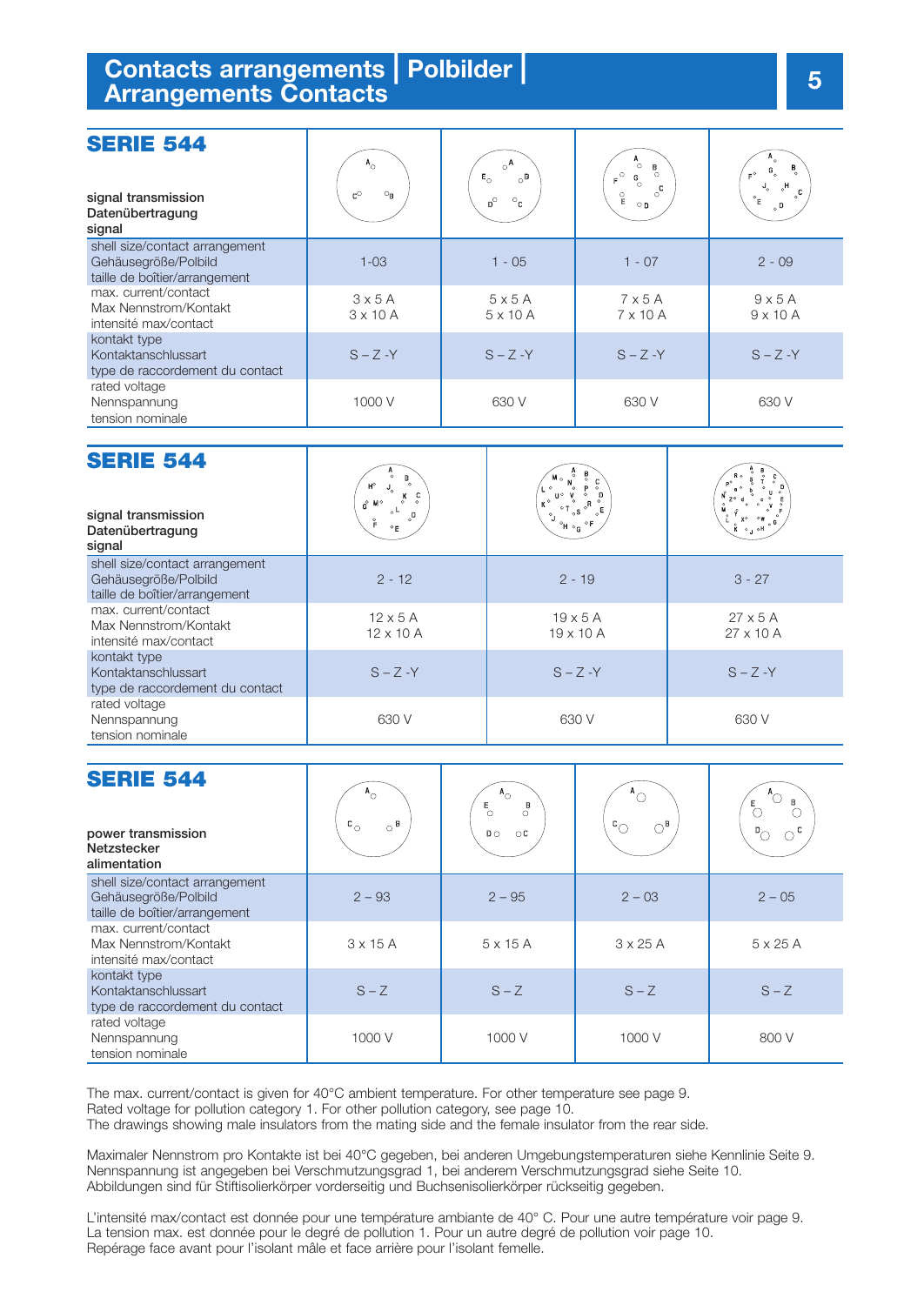

| 18,5                                                                                                      |  |  |  |  |  |  |
|-----------------------------------------------------------------------------------------------------------|--|--|--|--|--|--|
|                                                                                                           |  |  |  |  |  |  |
| $\Gamma$ ivotion corou like / Defection procedure han peab / via de fivotion d'apròse $\Gamma$ N ICO 1907 |  |  |  |  |  |  |

Fixation screw like / Befestigungsschrauben nach / vis de fixation d'après: EN ISO 1207



| type/Typ/type            | <b>MDA</b> | <b>MDB</b> | <b>MDA</b>                     | <b>MDB</b>   | <b>MDA</b> | <b>MDB</b> |
|--------------------------|------------|------------|--------------------------------|--------------|------------|------------|
| cable/Kabel/câble Ø (mm) | $-6$       | -8         | 12<br>$\overline{\phantom{a}}$ | $10 -$<br>14 | a<br>16    | $13 - 18$  |
| ØΑ                       | 24,8       |            |                                | 32,5         |            | 38,8       |
|                          | ∼          |            | 30                             |              | 36,5       |            |
|                          | 58         |            | 64                             |              | 67         |            |

| <b>MC</b><br>plug<br>Stecker<br>mobile |            |            |            |            | ×.         | ۰          |
|----------------------------------------|------------|------------|------------|------------|------------|------------|
| shell/Gehäuse/boîtier                  |            |            |            | റ          |            | 3          |
| type/Typ/type                          | <b>MCA</b> | <b>MCB</b> | <b>MCA</b> | <b>MCB</b> | <b>MCA</b> | <b>MCB</b> |
| cable/Kabel/câble Ø (mm)               | $2 - 6$    | $4 - 8$    | $7 - 12$   | $10 - 14$  | $9 - 16$   | $13 - 18$  |

| capie/Napel/capie & (ITIITI) | - n<br>∼                        | $-5$ | ∣∠<br>$\overline{\phantom{a}}$ | $\overline{14}$<br>' ∪<br>$\sqrt{2}$ | У<br>ΙC<br>$\sim$ | ು<br>- 10    |
|------------------------------|---------------------------------|------|--------------------------------|--------------------------------------|-------------------|--------------|
| ØΑ                           | 24,8                            |      |                                | ں, ےں                                |                   |              |
|                              | $\cap$ $\cap$ $\subset$<br>ن,ت∠ |      |                                | $\cap$ $\cap$<br>ن, ےں               | 4U                |              |
|                              | 45,5                            |      |                                | 59,5                                 | 70 L              | $\cup, \cup$ |
|                              | 64                              |      |                                | '4.t                                 | nn E              |              |

**P**

line mount receptacle Verlängerungssteckdose prolongateur





| shell/Gehäuse/boîtier    |            |            |            |            |            |            |
|--------------------------|------------|------------|------------|------------|------------|------------|
| type/Typ/type            | <b>PDA</b> | <b>PDB</b> | <b>PDA</b> | <b>PDB</b> | <b>PDA</b> | <b>PDB</b> |
| cable/Kabel/câble Ø (mm) | $2 - 6$    | $4 - 8$    | $-12$      | 10 - 14    | $9 - 16$   | $13 - 18$  |
| ØΑ                       | 23,3       |            | 30,6       |            | 36,4       |            |
| ØΒ                       |            |            | 30         |            | 36,5       |            |
|                          | 56         |            | 62         |            | 65         |            |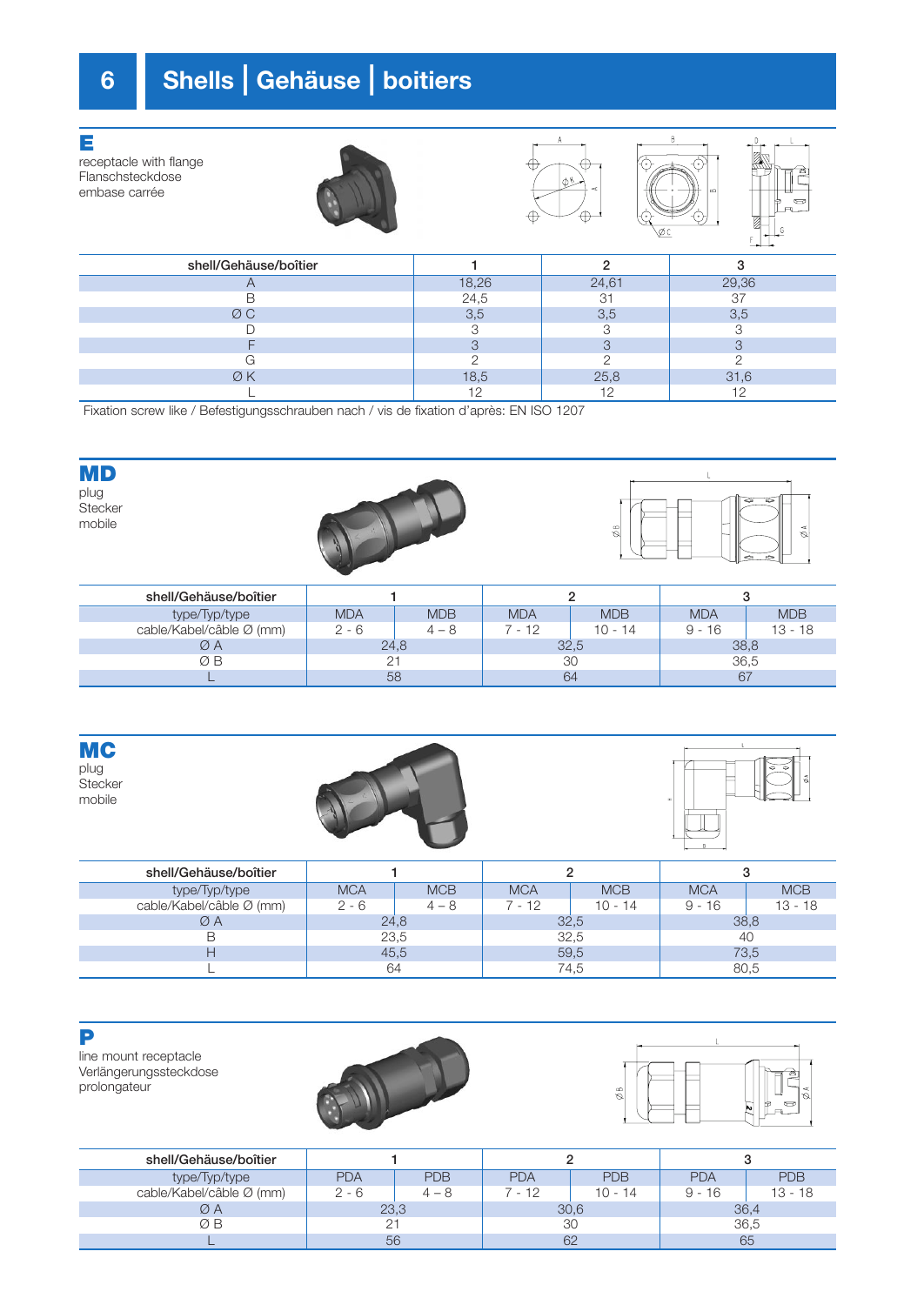| BE<br>cap for receptacles and cable-cable plug IP67<br>Verschluss für Flanschsteckdose und Verlängerungs-<br>steckdose IP67.<br>Bouchon pour embase et prolongateur IP67 |  |  |
|--------------------------------------------------------------------------------------------------------------------------------------------------------------------------|--|--|
|                                                                                                                                                                          |  |  |

| shell/Gehäuse/boîtier |                 |           |           |
|-----------------------|-----------------|-----------|-----------|
| Ref.                  | 5440 1 BE       | 5440 2 BE | 5440 3 BE |
| ØΑ                    | 24,8            | 32,5      | 38,8      |
|                       | 150             | 150       | 150       |
|                       | 45              | 45        | 45        |
| ØΡ                    | $\cup$ , $\cup$ | いい        | U,U       |

| <b>BM</b><br>cap for plug IP67<br>Verschluss für Stecker IP67<br>bouchon de mobile IP67 |           | ØP.       | $\nabla \phi$<br>ØA. |
|-----------------------------------------------------------------------------------------|-----------|-----------|----------------------|
| shell/Gehäuse/boîtier                                                                   |           |           |                      |
| Ref.                                                                                    | 5440 1 BM | 5440 2 BM | 5440 3 BM            |

| shell/Genause/poltier |           |           |           |
|-----------------------|-----------|-----------|-----------|
| Ref.                  | 5440 1 BM | 5440 2 BM | 5440 3 BM |
| ØΑ                    | 23,5      | 30,5      | 36,5      |
|                       | 150       | 150       | 150       |
|                       | 26        | 26        | 26        |
| ØΡ                    | いい        | 3,5       | 3.5       |

| JI<br>O ring seal for receptacle<br>O-Ring Dichtung für Flanschsteckdose<br>joint torique pour embase carrée |         |         | ØΑ      |  |
|--------------------------------------------------------------------------------------------------------------|---------|---------|---------|--|
| shell/Gehäuse/boîtier                                                                                        |         |         |         |  |
| Ref.                                                                                                         | 54401JT | 54402JT | 54403JT |  |
| ØΑ                                                                                                           | 18      | 25      | 31      |  |
| ØΒ                                                                                                           |         | 1,5     | l ,5    |  |

Flange seal on request / Flanschdichtung auf Anfrage / joint d'embase sur demande

| <b>OT</b>                                        |          |
|--------------------------------------------------|----------|
| Insert/extract tool                              |          |
| Ein-Ausbauwerkzeug<br>Outil de montage/démontage | $\delta$ |
|                                                  |          |

| shell/Gehäuse/boîtier |          |          |          |
|-----------------------|----------|----------|----------|
| Ref.                  | 5440OT01 | 5440OT02 | 5440OT03 |
| ▵                     |          | $\cap$   | 28       |
|                       | 50       | 50       | 5C       |

This tool permit to disconnect the insulator from the connector shell and to demounting the contacts. Dieses Werkzeug ermöglicht den Ausbau des Isolierkörpers und die Demontage der Kontakte. Cet outil permet le démontage de l'insert du boîtier ainsi que le démontage des contacts.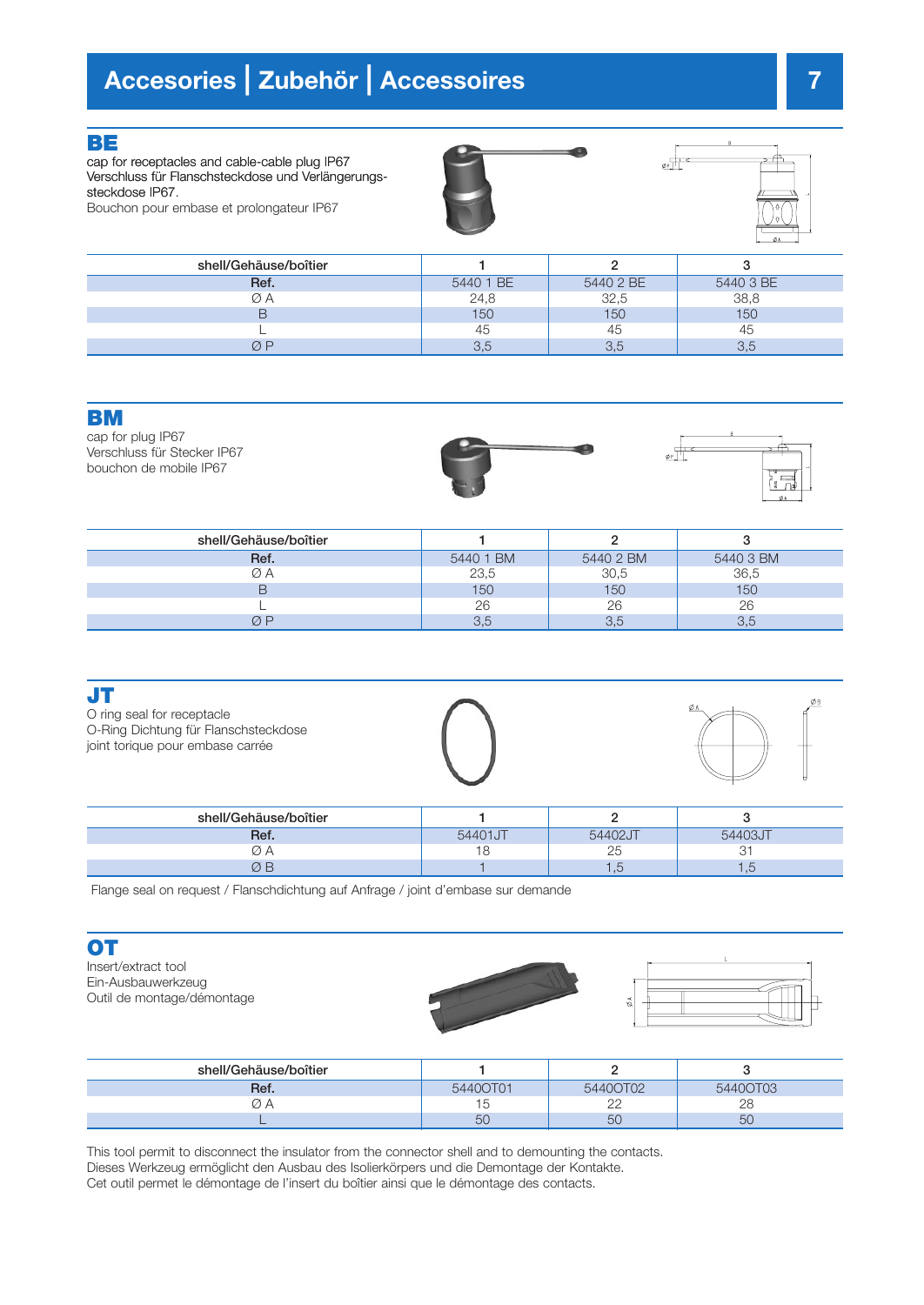## **machined contacts Gedrehte Kontakte contacts décolletés**



| male contact<br>Stiftkontakt<br>contact mâle | female contact<br>Buchsenkotakt<br>contact femelle | package<br>Verpackung<br>conditionnement | current<br>Nennstrom<br>intensité | section<br>Querschnitt<br>section | Ø insulation max.<br>Isolations Ø max.<br>Ø isolation max. | crimp plier<br>Crimpzange<br>pince à sertir | locator<br>Lokators<br>jeu de mors |
|----------------------------------------------|----------------------------------------------------|------------------------------------------|-----------------------------------|-----------------------------------|------------------------------------------------------------|---------------------------------------------|------------------------------------|
| 5440020M100                                  | 5440020F100                                        | 100                                      | 10A                               | $0.25 - 1$ mm <sup>2</sup>        | $2,6$ mm                                                   | 54400P04<br>M22520/2-01                     | 54400S15<br>M22520/2-08            |
| 5440016M100                                  | 5440016F100                                        | 100                                      | 15A                               | $0.6 - 2$ mm <sup>2</sup>         | $3.2 \text{ mm}$                                           | 5440OP01<br>M22520/1-01                     | 54400S16<br>M22520/1-04            |
| 5440012M100                                  | 5440012F100                                        | 100                                      | 25A                               | $2 - 3$ mm <sup>2</sup>           | $4.5$ mm                                                   | 5440OP01<br>M22520/1-01                     | 54400S16<br>M22520/1-04            |
| 5440112M100                                  | 5440112F100                                        | 100                                      | 25A                               | $0.6 - 2$ mm <sup>2</sup>         | $3.7 \text{ mm}$                                           | 5440OP01<br>M22520/1-01                     | 54400S16<br>M22520/1-04            |

For application without advanced contact (for 10A), assemble a shortened contacts (on request) in cavity (A) on the male insert. Für einen Einsatz ohne voreilenden Massekontakt (bei 10A), kann in die Kammer (A) des Stiftisolierteils ein verkürzter Kontakt montiert werden (auf Anfrage).

Pour une utilisation sans contact de masse avancé (pour 10A), possibilité de montage d'un contact raccourci (sur demande) dans la cavité (A) de l'insert mâle.

#### **stamped rolled contacts Gestanzt-gerollte Kontakte contacts découpés-roulés**

 $\overline{\mathbb{T}}$ 



| male contact<br>Stiftkontakt<br>contact mâle | female contact<br>Buchsenkotakt<br>contact femelle | package<br>Verpackung<br>conditionnement | current<br>Nennstrom<br>intensité | section<br>Querschnitt<br>section | Ø insulation max.<br>Isolations Ø max.<br>Ø isolation max. | crimp plier<br>Crimpzange<br>pince à sertir |
|----------------------------------------------|----------------------------------------------------|------------------------------------------|-----------------------------------|-----------------------------------|------------------------------------------------------------|---------------------------------------------|
| 5440220M100                                  | 5440220F100                                        | 100                                      | 5 A                               | $0.25 - 0.6$ mm <sup>2</sup>      | $1.52$ mm                                                  | 54400P05                                    |
| 5440320M100                                  | 5440320F100                                        | 100                                      | 5 A                               | $0.1 - 0.25$ mm <sup>2</sup>      | 1.02 mm                                                    | 54400P05                                    |

Contacts on strip with left or right winding on request.

Kontakte auf Rollen links- oder rechtsgerollt auf Anfrage.

Contact sur rouleau avec enroulement à gauche ou à droite sur demande.

#### **coax contacts Koax Kontakte contacts coax**



| female contact<br>male contact<br>package |                                         | suitable use with cable       |                                                                                                    | А                                           |                                     |                                             |                                    |
|-------------------------------------------|-----------------------------------------|-------------------------------|----------------------------------------------------------------------------------------------------|---------------------------------------------|-------------------------------------|---------------------------------------------|------------------------------------|
| Stiftkontakt<br>contact mâle              | <b>Buchsenkotakt</b><br>contact femelle | Verpackung<br>conditionnement | Geeignet für Kabel<br>approprié pour cable:                                                        | crimp plier<br>Crimpzange<br>pince à sertir | locator<br>Lokators<br>jeu de mors  | crimp plier<br>Crimpzange<br>pince à sertir | locator<br>Lokators<br>jeu de mors |
| 5440016MC1                                | 5440016FC1                              |                               | MIL-C17/119 RG 174 50 $\Omega$<br>MIL-C17/094 RG 179 75 $\Omega$<br>MIL-C17/113 RG 316 50 $\Omega$ | 54400P10<br>M22520/4-01 M22520/4-02         | 5440S21                             | 54400P04                                    | 5440S22<br>M22520/2-01 M22520/2-35 |
| 5440016MC2                                | 5440016FC2                              |                               | MIL-C17/093 RG 178 50 Ω                                                                            | 54400P10                                    | 5440S21<br>M22520/4-01 M22520/4-02  | 54400P04<br>M22520/2-01 M22520/2-35         | 5440S22                            |
| 5440012MC1                                | 5440012FC1                              |                               | MIL-C17/119 RG 174 50 $\Omega$<br>MIL-C17/094 RG 179 75 Ω<br>MIL-C17/113 RG 316 50 $\Omega$        | 54400P08                                    | 5440S20<br>M22520/31-01M22520/31-02 | 54400P04<br>M22520/2-01                     | 5440S19<br>M22520/2-34             |
|                                           | 5440012MC2 5440012FC2                   |                               | MIL-C17/095 RG 180 95 Ω                                                                            | 54400P08                                    | 5440S20<br>M22520/31-01M22520/31-02 | 54400P04<br>M22520/2-01                     | 5440S19<br>M22520/2-34             |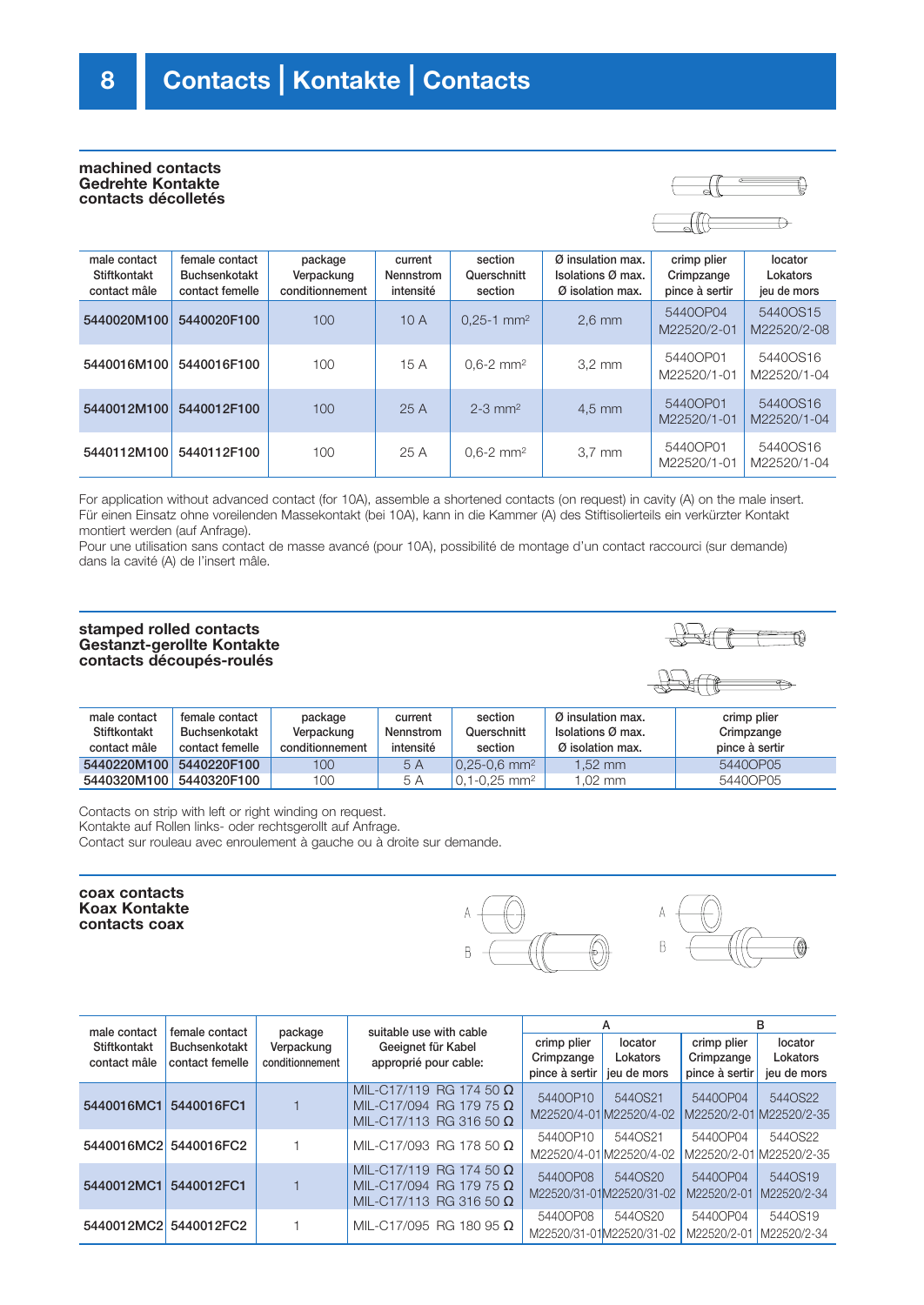## **Fiber optical contacts / LWL Kontakte / Contacts fibre optique :**





| male contact<br><b>Stiftkontakt</b> | female contact<br>Buchsenkotakt | package<br>Verpackung | suitable for glass fiber:<br>Geeignet für Glasfaser: | tooling<br>Werkzeuge                   |
|-------------------------------------|---------------------------------|-----------------------|------------------------------------------------------|----------------------------------------|
| Contact mâle                        | Contact femelle                 | conditionnement       | Approprié pour fibre de verre :                      | outillage                              |
| 5440012ML1                          | 5440012FL1                      |                       | Multimode 50-62,5/125 um                             | On request / auf Anfrage / sur demande |
| 5440012ML2                          | 5440012FL2                      |                       | Monomode 9/125 µm                                    | On request / auf Anfrage / sur demande |

## **RJ45 Connector / RJ45 Steckverbinder / Connecteur RJ45:**



RJ45 Connection system (more details on request):

With the Rjstop system you can use a standart RJ45 cordset (no cabling operation, no tools required).

- for harsh environment, IP protection up to IP67.

- receptacle available with a female RJ45 or a RJ45 cordset.
- available in metallized version.
- for Industrial and Telecom applications.

RJ 45 Stecksystem (weitere Angaben auf Anfrage):

Durch den Rjstop System wird ein Standard RJ45 Anschlusskabel verwendet (ohne Verkabelung, ohne Werkzeug).

- für Anwendungen unter Rauhen Bedingungen, IP Schutzart bis IP 67.
- Steckdose vorhanden mit RJ45 Buchsenstecker oder RJ45 Anschlusskabel.
- Metallisierte Version vorhanden.
- geeignet für Anwendungen im Industrie- und Telekombereich.

Raccordement RJ45 (informations complémentaires sur demande):

- Le système Rjstop permet l'utilisation de connecteur RJ45 standard cablé (pas de cablâge, pas d'outillage).
- pour application en environnement sévère, indice de protection jusqu'à IP 67.
- l'embase est disponible avec une sortie RJ 45 femelle ou un cordon RJ45.
- possibilité de version métallisée.
- approprié pour des applications industrielle et télécom.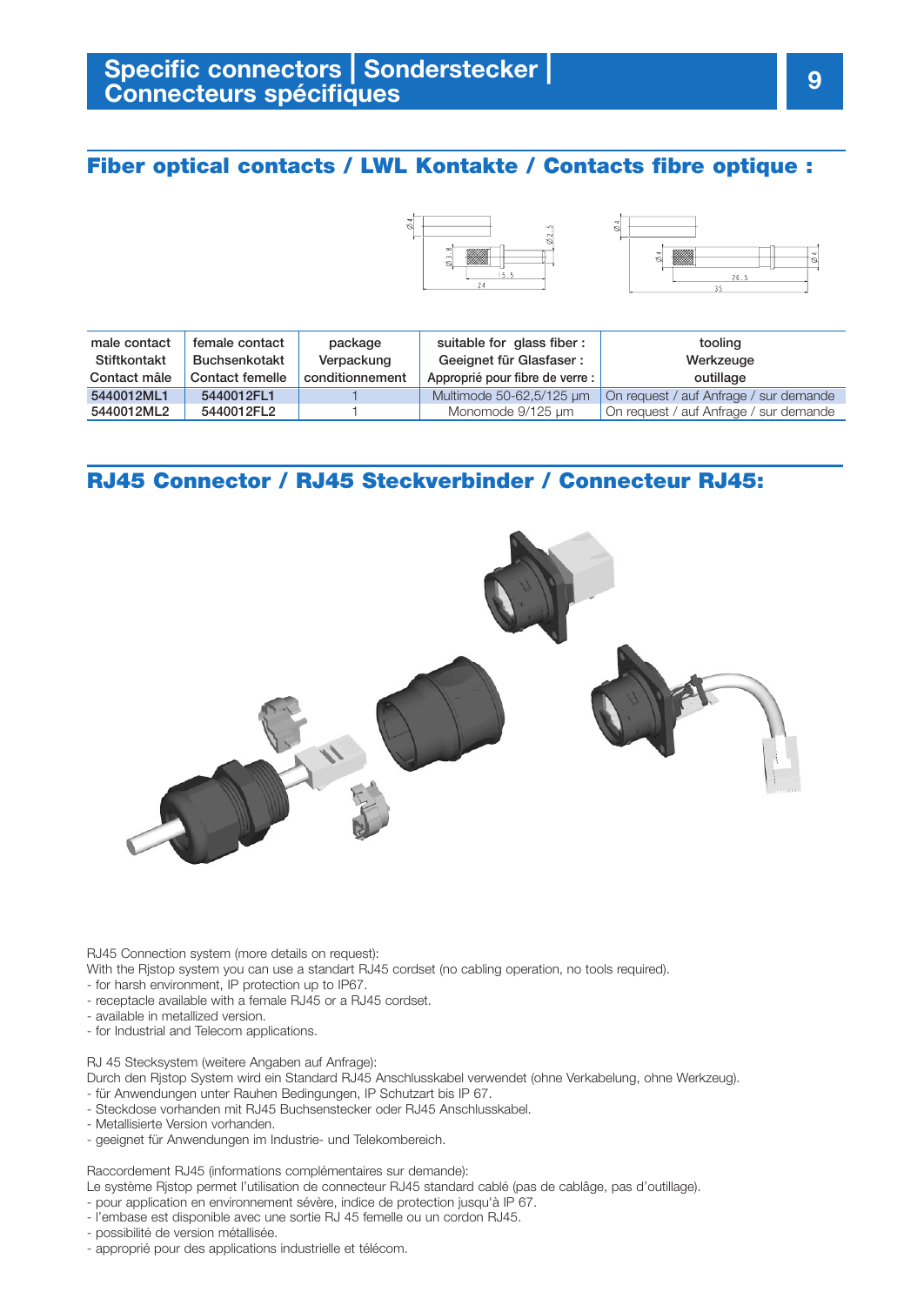# **Polarizations / Kodierung / Polarisation**

The insulation can be installed in one of three positions. This permits 3 polarization settings. On the back of the socket or plug, there are 3 positions marked 1, 2 & 3. For polarization place the projecting tab or slot of the insert opposite the selected 1, 2 or 3 ident and push in until locked.

Der Isolierkörper kann in 3 verschiedenen Stellungen in den Steckverbinder montiert werden. Dies ermöglicht 3 Kodierungspositionen. Auf der Rückseite des Steckers und der Steckdose sind 3 Positionen gekennzeichnet 1, 2 und 3. Bei Kodierung, Steg oder Nut des Isolierkörpers gegenüber der ausgewählter Markierung 1, 2 oder 3 bis zum Einrasten eindrücken.

L'insert peut être monté dans 3 positions différentes dans le boîtier du connecteur et par conséquent permet 3 polarisations. Ces positions sont indiquées sur l'arrière des boîtiers par les marquages 1, 2 ou 3. Pour la polarisation placer le tenon ou la mortaise de l'insert en face du marquage retenu 1, 2 ou 3 et insérer jusqu'à obtenir le clipsage.



# **Current ratings / Strombelastbarkeit / intensité admissible:**

Current rating maximums in amperes are shown for each type of connector at an ambient temperature of  $+40^{\circ}$ C.

In that case where contacts are not loaded with the same current, it is recommended that the contacts with the highest load are located on the circumference of the connector

( contacts A, B, C etc ).

Die maximale Strombelastbarkeit (Nennstrom) ist bei allen Steckertypen für eine Umgebungstemperatur von +40°C angegeben.

Sollten nicht alle Kontakte mit dem höchsten Strom belastet sein, wird empfohlen, die Kontakte mit dem höchsten Nennstrom auf den äußeren Kammern ( A-B-C usw. ) anzuordnen.

L'intensité admissible maximale est donnée pour chaque type de connecteur pour une température ambiante de 40°C.

Il est conseillé de raccorder les câbles à l'intensité la plus haute sur les cavités du connecteur les plus proches du boîtier ( A, B, C etc ).

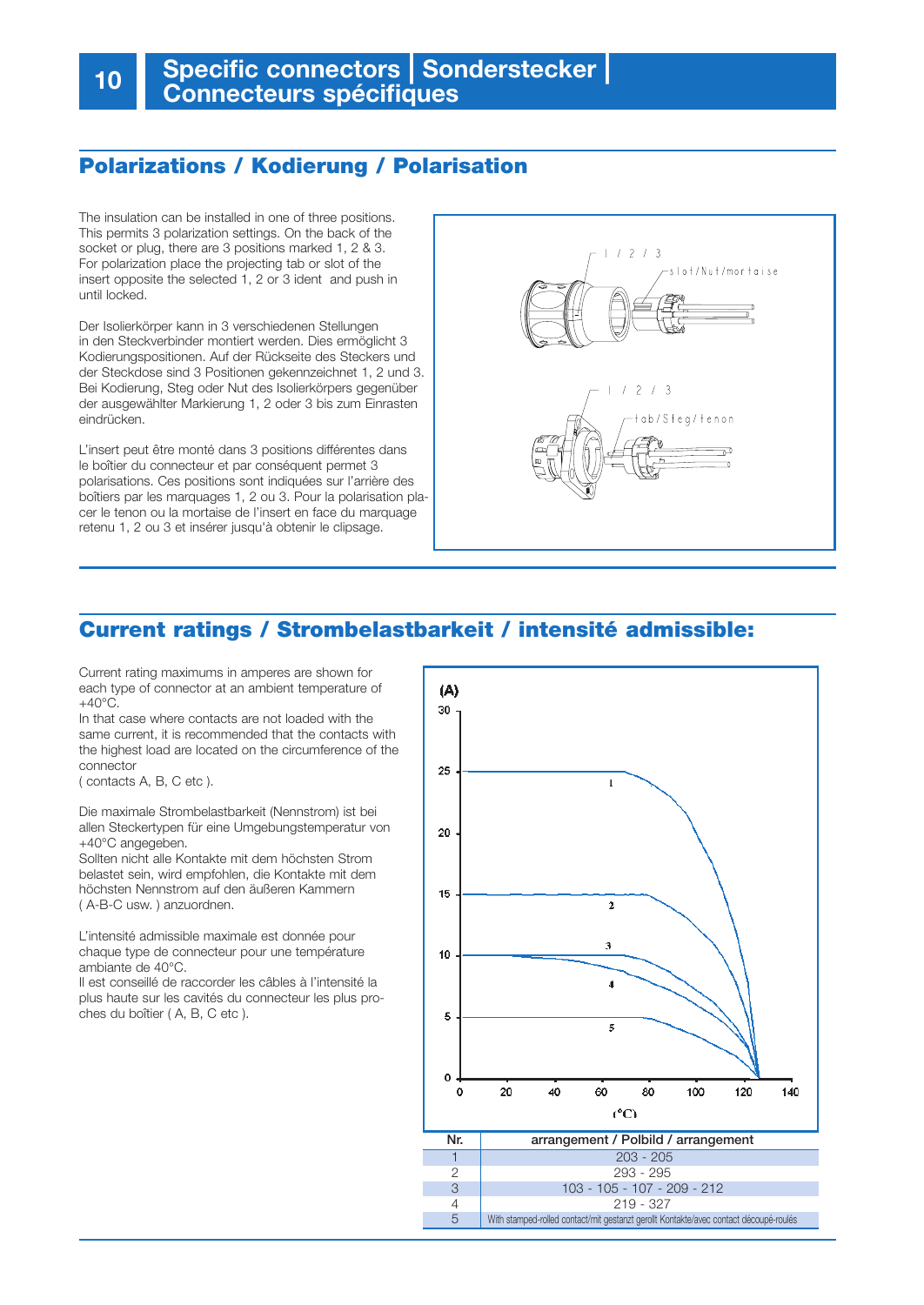## **Voltage/pollutions categories – Nennspannung/Verschmutzungsgrad – tension/degré de pollution**

| arrangements<br>Polbilder | AC or DC rated voltage for pollution categorie:<br>Nennspannungen gelten für AC und DC bei Verschmutzungsgrad:<br>Tension d'utilisation en fonction du degré de pollution: |        |       |       |       |       |                          |       |  |
|---------------------------|----------------------------------------------------------------------------------------------------------------------------------------------------------------------------|--------|-------|-------|-------|-------|--------------------------|-------|--|
| arrangements              |                                                                                                                                                                            | 2<br>3 |       |       | 4     |       |                          |       |  |
|                           | IP 30                                                                                                                                                                      | IP 67  | IP 30 | IP 67 | IP 30 | IP 67 | IP 30                    | IP 67 |  |
| 5440-103                  | 1000                                                                                                                                                                       | 1000   | 320   | 1000  | 200   | 320   |                          | 200   |  |
| 5440-105                  | 630                                                                                                                                                                        | 630    | 200   | 630   | 63    | 200   |                          | 63    |  |
| 5440-107                  | 630                                                                                                                                                                        | 630    | 160   | 630   | 32    | 160   |                          | 32    |  |
| 5440-203                  | 1000                                                                                                                                                                       | 1000   | 500   | 1000  | 320   | 500   | $\overline{\phantom{a}}$ | 320   |  |
| 5440-205                  | 800                                                                                                                                                                        | 800    | 250   | 800   | 160   | 250   |                          | 160   |  |
| 5440-209                  | 630                                                                                                                                                                        | 630    | 200   | 630   | 125   | 200   |                          | 125   |  |
| 5440-212                  | 630                                                                                                                                                                        | 630    | 200   | 630   | 100   | 200   |                          | 100   |  |
| 5440-219                  | 630                                                                                                                                                                        | 630    | 160   | 630   | 40    | 160   | $\overline{\phantom{a}}$ | 40    |  |
| 5440-293                  | 1000                                                                                                                                                                       | 1000   | 630   | 1000  | 400   | 630   |                          | 400   |  |
| 5440-295                  | 1000                                                                                                                                                                       | 1000   | 320   | 1000  | 200   | 320   |                          | 200   |  |
| 5440-327                  | 630                                                                                                                                                                        | 630    | 200   | 630   | 100   | 200   | $\overline{\phantom{0}}$ |       |  |

The above values in volts are given for an altitude of 2000 meter – for other altitudes see corrective factor (table 2b in VDE 0110 part 1).

Spannungsangabe in Volt für Höhen bis 2000 Meter über NN - Höhenkorrekturfaktoren (Tabelle 2b aus VDE 0110 Teil 1). Les valeurs en volts sont données pour une altitude de 2000 mètres – voir facteur de correction

(tableau 2b de la VDE 0110 partie 1).

## **Pollution categories (defined in IEC 664 and 664A):**

- pollution category 1: no significant pollution.
- pollution category 2: non-conductive pollution, but there is an occasional risk of condensation which is temporarily conductive.
- pollution category 3: both non-conductive and conductive pollution dust present as well as condensation.
- pollution category 4: conductive pollution, for example conductive dust, rain or snow.

Note: the amount of pollution for a connector is that which occurs around the inner insulation element.

## **Verschmutzungsgrade (nach IEC 664 und 664A):**

- Verschmutzungsgrad 1: Es tritt keine oder nur trockene, nichtleitfähige Verschmutzung auf.
- Verschmutzungsgrad 2: Nur nichtleitfähige Verschmutzung. Gelegentlich muss mit vorübergehender Leitfähigkeit durch Betauung gerechnet werden.
- Verschmutzungsgrad 3: Leitfähige Verschmutzung oder trockene, nichtleitfähige Verschmutzung, die leitfähig wird, da Betauung zu erwarten ist.
- Verschmutzungsgrad 4: Leitfähige Verschmutzung, zum Beispiel hervorgerufen durch leitfähigen Staub, Regen oder Schnee.

Bemerkung: Der Verschmutzungsgrad für einen Steckverbinder ist der der unmittelbaren Umgebung des inneren Isolierkörpers.

## **Degrés de pollution (définies par la IEC 664 et 664A):**

- degré de pollution catégorie 1: pas de pollution significative.
- degré de pollution catégorie 2: pollution non conductible mais risque occasionnel de condensation temporairement conductible.
- degré de pollution catégorie 3: pollution conductible ou pollution non conductible pouvant par condensation devenir conductible.
- degré de pollution catégorie 4: pollution conductible par exemple poussière conductible, pluie ou neige.

Nota: le degré de pollution pour un connecteur est défini pour l'environnement autour de l'isolant.

## **Securing couple (max.) – Drehmoment (max.) – couple de serrage (max.)**

| shell/Gehäuse/boîtier                               |              |              |              |  |
|-----------------------------------------------------|--------------|--------------|--------------|--|
| fixing Screw for receptacle / Befestigungsschrauben | $0.08$ m.daN | $0.08$ m.daN | $0.08$ m.daN |  |
| für Steckdose / vis de fixation pour embase         |              |              |              |  |
| backshell / Endgehäuse / raccord                    | 0.20 m.daN   | 0.30 m.daN   | 0.50 m.daN   |  |